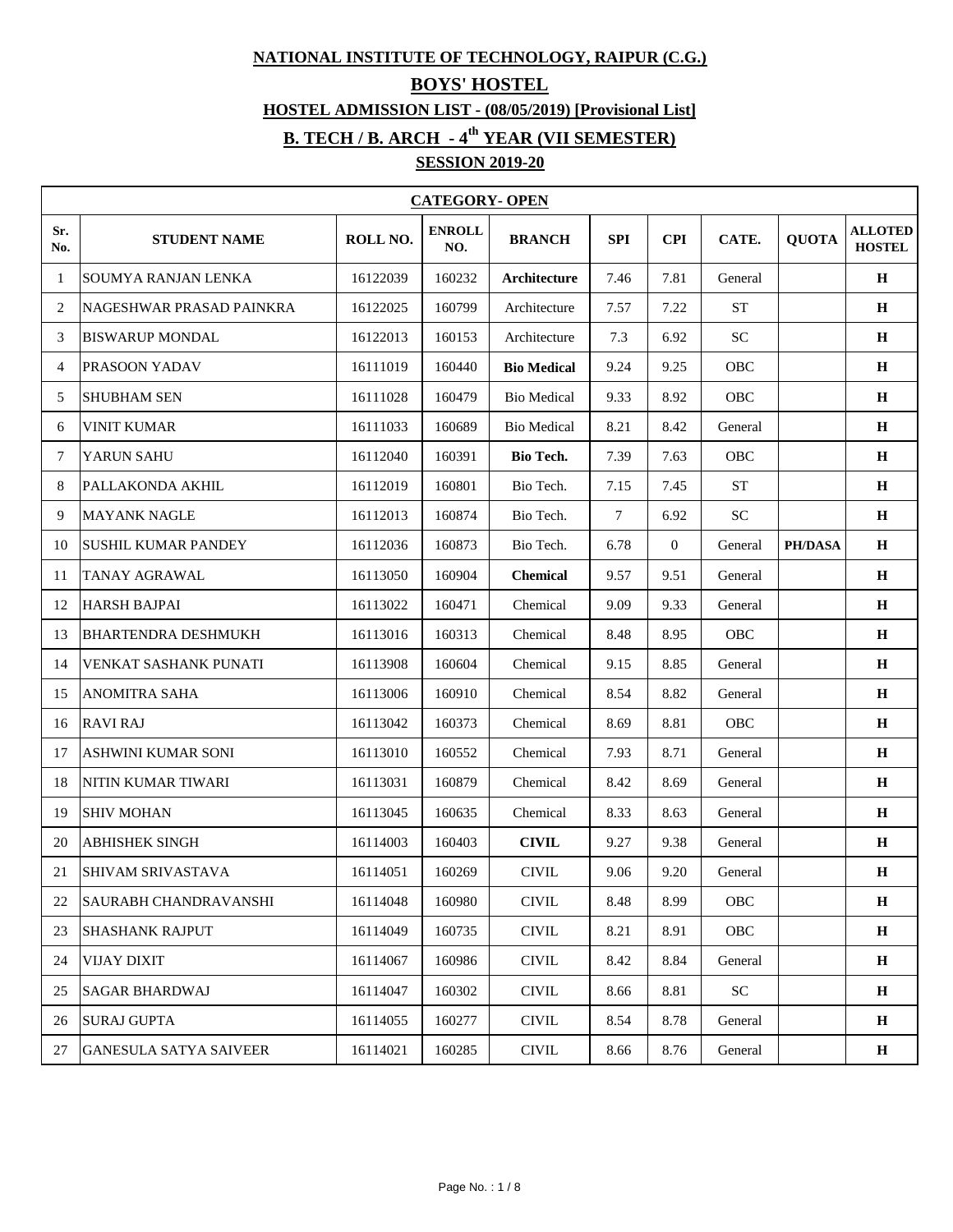| 28 | CHITTURI LEELA PHANEENDRA                        | 16114016 | 160492 | $\text{CIVIL}$    | 8.12 | 8.75 | General |    | $\mathbf H$  |
|----|--------------------------------------------------|----------|--------|-------------------|------|------|---------|----|--------------|
| 29 | <b>SUDHANSHU SINGH</b>                           | 16114054 | 160501 | <b>CIVIL</b>      | 8.72 | 8.7  | General |    | $\mathbf H$  |
| 30 | <b>KANDADA TEJA</b>                              | 16114029 | 160638 | <b>CIVIL</b>      | 8    | 8.68 | General |    | $\mathbf H$  |
| 31 | <b>TANMAY SINGH</b>                              | 16114057 | 160376 | <b>CIVIL</b>      | 7.84 | 8.63 | General |    | $\mathbf H$  |
| 32 | PRINCE JAIN                                      | 16115061 | 160884 | CSE               | 9.66 | 9.82 | General |    | $\, {\bf H}$ |
| 33 | <b>ABHISHEK DUTTA</b>                            | 16115901 | 160596 | <b>CSE</b>        | 9.51 | 9.82 | General |    | $\, {\bf H}$ |
| 34 | <b>SHIVANSH CHANDRA TRIPATHI</b>                 | 16115904 | 160514 | <b>CSE</b>        | 9.75 | 9.65 | General |    | $\mathbf H$  |
| 35 | <b>HARSH SONI</b>                                | 16115023 | 160358 | CSE               | 9.66 | 9.61 | General |    | $\mathbf H$  |
| 36 | <b>MAYANK PAL</b>                                | 16115902 | 160866 | <b>CSE</b>        | 9.48 | 9.58 | OBC     |    | $\mathbf H$  |
| 37 | <b>ABHISEK NAYAK</b>                             | 16115002 | 160480 | <b>CSE</b>        | 9.93 | 9.56 | General |    | $\mathbf H$  |
| 38 | <b>WANI SACHIN GOPAL</b>                         | 16115089 | 160272 | CSE               | 9.72 | 9.54 | General |    | $\, {\bf H}$ |
| 39 | <b>DEVESH SHARMA</b>                             | 16115019 | 160216 | <b>CSE</b>        | 8.93 | 9.41 | General |    | $\mathbf H$  |
| 40 | YASHWANT KUMAR SONKAR                            | 16115090 | 160427 | CSE               | 9.27 | 9.32 | OBC     |    | $\mathbf H$  |
| 41 | <b>SADANAND VISHWAS</b>                          | 16115068 | 160312 | CSE               | 9.78 | 9.26 | General |    | $\mathbf H$  |
| 42 | SIDDHARTHA PORWAL                                | 16115079 | 160190 | <b>CSE</b>        | 9.03 | 9.25 | General |    | $\mathbf H$  |
| 43 | VELLAMCHETI SAI SURYA<br><b><i>SHANMUKHA</i></b> | 16115086 | 160574 | <b>CSE</b>        | 9.18 | 9.23 | General |    | $\mathbf H$  |
| 44 | PEDAGANDHAM MOUNISH                              | 16115056 | 160662 | CSE               | 9.06 | 9.18 | OBC     |    | $\mathbf H$  |
| 45 | <b>SUBHASH KSHATRI</b>                           | 16115083 | 160464 | <b>CSE</b>        | 8.93 | 9.1  | General |    | $\, {\bf H}$ |
| 46 | <b>PRATYUSH SAHU</b>                             | 16115060 | 160523 | <b>CSE</b>        | 8.6  | 8.61 | General | PH | $\mathbf H$  |
| 47 | SOMISETTY CHANDRASHEKHAR<br><b>GUPTA</b>         | 16115081 | 160334 | <b>CSE</b>        | 8.93 | 9.06 | General |    | $\mathbf H$  |
| 48 | <b>BHARGAV PRANEETH TANGIRALA</b>                | 16117021 | 160203 | <b>Electrical</b> | 9.33 | 9.31 | General |    | $\, {\bf H}$ |
| 49 | <b>ROSHAN SAHU</b>                               | 16117906 | 160345 | Electrical        | 9.27 | 9.26 | OBC     |    | $\mathbf H$  |
| 50 | <b>RAJ KUMAR</b>                                 | 16117905 | 160659 | Electrical        | 9.21 | 9.25 | General |    | $\bf H$      |
| 51 | <b>ABHINAV AGRAWAL</b>                           | 16117002 | 160628 | Electrical        | 8.96 | 9.13 | General |    | $\mathbf H$  |
| 52 | <b>SYED NABEELUDDIN</b>                          | 16117076 | 160418 | Electrical        | 9.21 | 9.12 | General |    | $\mathbf H$  |
| 53 | <b>GAURANG AGRAWAL</b>                           | 16117903 | 160448 | Electrical        | 8.96 | 9.03 | General |    | $\mathbf H$  |
| 54 | <b>SAI SANDEEP LOLLA</b>                         | 16117060 | 160715 | Electrical        | 8.84 | 9.01 | General |    | $\, {\bf H}$ |
| 55 | NITESH AGARWAL                                   | 16117047 | 160636 | Electrical        | 8.57 | 8.98 | General |    | H            |
| 56 | ELIDANDI SHYAMNATH                               | 16117023 | 160524 | Electrical        | 8.96 | 8.82 | OBC     |    | H            |
| 57 | M PRABAL REDDY                                   | 16117037 | 160457 | Electrical        | 8.84 | 8.80 | General |    | $\, {\bf H}$ |
| 58 | <b>G SAISANJEEVA REDDY</b>                       | 16117024 | 160390 | Electrical        | 9.63 | 8.79 | General |    | $\, {\bf H}$ |
| 59 | <b>AYUSH MISHRA</b>                              | 16117018 | 160185 | Electrical        | 8.81 | 8.78 | General |    | $\mathbf H$  |
| 60 | ARPIT CHOURASIA                                  | 16117902 | 160665 | Electrical        | 8.63 | 8.75 | OBC     |    | H            |
| 61 | <b>ABHISHEK KUMAR TIWARI</b>                     | 16117004 | 160490 | Electrical        | 8.51 | 8.71 | General |    | $\mathbf H$  |
| 62 | ANURAG SHARMA                                    | 16117009 | 160952 | Electrical        | 8.66 | 8.71 | General |    | $\, {\bf H}$ |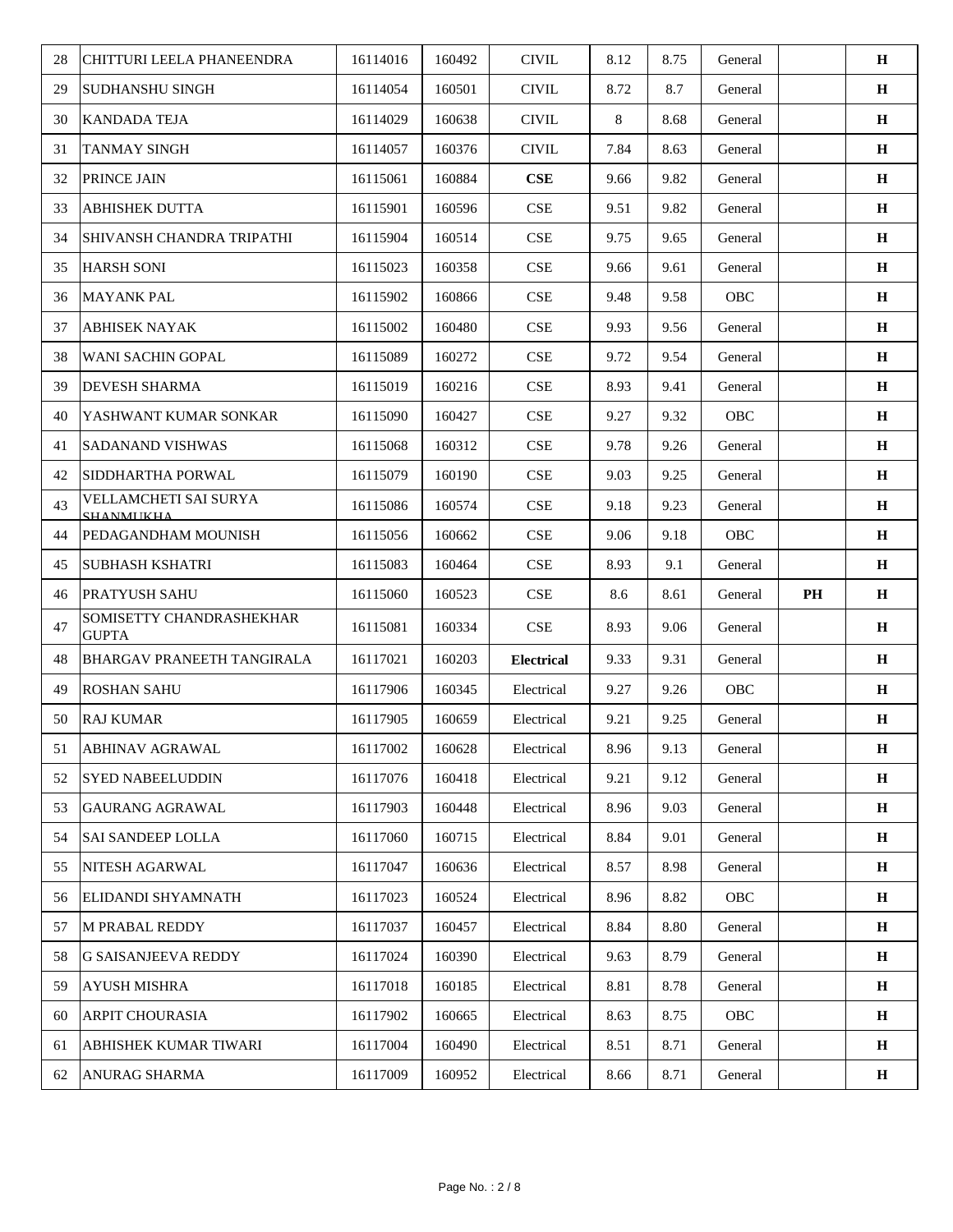| 63 | ASHWANI KUMAR PANDEY                        | 16117016 | 160699 | Electrical         | 6.6  | $\overline{0}$ | General     | PH | $\mathbf H$ |
|----|---------------------------------------------|----------|--------|--------------------|------|----------------|-------------|----|-------------|
| 64 | SIDDHARTH SHRIVASTAVA                       | 16116905 | 160562 | <b>Electronics</b> | 9.45 | 9.49           | General     |    | $\mathbf H$ |
| 65 | KARANAM DHEERAJ KRISHNA<br><b>CHAITANYA</b> | 16116037 | 160627 | Electronics        | 9.33 | 9.28           | General     |    | $\mathbf H$ |
| 66 | <b>BHARAT GIDDWANI</b>                      | 16116901 | 160902 | Electronics        | 8.6  | 9.18           | General     |    | $\mathbf H$ |
| 67 | MRIGANK SRIVASTAVA                          | 16116051 | 160759 | Electronics        | 9.12 | 8.94           | General     |    | $\mathbf H$ |
| 68 | <b>GAURAV PATEL</b>                         | 16116032 | 160469 | Electronics        | 8.75 | 8.92           | General     |    | $\mathbf H$ |
| 69 | <b>MOHIT SARIN</b>                          | 16116050 | 160819 | Electronics        | 8.9  | 8.91           | General     |    | H           |
| 70 | <b>SHUBHANK GUPTA</b>                       | 16116084 | 160557 | Electronics        | 9.09 | 8.75           | OBC         |    | $\mathbf H$ |
| 71 | RAJ SINGH RAGHUBANSHI                       | 16116066 | 160808 | Electronics        | 8.6  | 8.74           | General     |    | $\mathbf H$ |
| 72 | MADDIKUNTLA PRAVEEN KUMAR                   | 16116044 | 160892 | Electronics        | 8.18 | 8.68           | OBC         |    | H           |
| 73 | SAI DINESH KANCHARANA                       | 16116072 | 160624 | Electronics        | 8.63 | 8.55           | OBC         |    | $\mathbf H$ |
| 74 | <b>PASHAM THARUN</b>                        | 16116059 | 160617 | Electronics        | 8.51 | 8.51           | OBC         |    | $\mathbf H$ |
| 75 | PINNINTI PRANAY KUMAR REDDY                 | 16116060 | 160591 | Electronics        | 8.39 | 8.48           | General     |    | $\mathbf H$ |
| 76 | M KRISHNA MOHAN                             | 16116042 | 160815 | Electronics        | 7.36 | 8.08           | General     |    | $\mathbf H$ |
| 77 | RUPAKULA SAI SIVA AJAY                      | 16116071 | 160219 | Electronics        | 7.57 | 7.8            | General     |    | $\mathbf H$ |
| 78 | PRABAL DEV                                  | 16118050 | 160992 | I T                | 9.75 | 9.62           | OBC         |    | $\mathbf H$ |
| 79 | <b>ADITYA VIKRAM DEV</b>                    | 16118005 | 160982 | I T                | 9.45 | 9.59           | OBC         |    | H           |
| 80 | <b>ADITYA PRAKASH</b>                       | 16118003 | 160619 | I T                | 9.36 | 9.55           | General     |    | $\mathbf H$ |
| 81 | PRAFULL KUMAR VARMA                         | 16118051 | 160359 | I T                | 9.63 | 9.55           | General     |    | $\mathbf H$ |
| 82 | CHAITANYA ASHISH MISHRA                     | 16118022 | 160743 | I T                | 9.54 | 9.53           | General     |    | $\mathbf H$ |
| 83 | DIVYANSHU KUMAR                             | 16118903 | 160255 | I T                | 9.75 | 9.51           | General     |    | H           |
| 84 | K RAM GOPAL VARMA                           | 16118904 | 160836 | I T                | 9.6  | 9.48           | General     |    | $\mathbf H$ |
| 85 | PAVAN GUPTA                                 | 16118047 | 160788 | I T                | 9.45 | 9.44           | General     |    | $\bf H$     |
| 86 | <b>ASHRUT ARYA</b>                          | 16118018 | 160945 | I T                | 9.42 | 9.39           | OBC         |    | $\mathbf H$ |
| 87 | <b>MAYANK CHAURASIA</b>                     | 16118906 | 160149 | I T                | 9.6  | 9.24           | General     |    | $\bf H$     |
| 88 | <b>ARVIND</b>                               | 16118016 | 160875 | I T                | 8.87 | 9.12           | ${\rm OBC}$ |    | $\mathbf H$ |
| 89 | TARUN KUMAR EKKA                            | 16118080 | 160157 | I T                | 8.12 | 7.82           | General     | PH | $\mathbf H$ |
| 90 | <b>MD QUAIS</b>                             | 16118038 | 160410 | I T                | 7.96 | 7.7            | General     | PH | H           |
| 91 | SHAHBAZ KHAN                                | 16119067 | 160696 | <b>Mechanical</b>  | 9.27 | 9.33           | General     |    | H           |
| 92 | MRITYUNJAY RAJ                              | 16119901 | 160516 | Mechanical         | 9.24 | 9.25           | General     |    | $\mathbf H$ |
| 93 | SHEKHAR MANI TRIPATHI                       | 16119069 | 160171 | Mechanical         | 9.24 | 9.16           | General     |    | $\mathbf H$ |
| 94 | VAMSI ANTYAKULA                             | 16119910 | 160142 | Mechanical         | 9.12 | 9.08           | General     |    | $\mathbf H$ |
| 95 | PACHIPULUSU UDAY KUMAR                      | 15119048 | 151212 | Mechanical         | 8.6  | 9.04           | General     |    | $\mathbf H$ |
| 96 | <b>RUP NARAYAN PAL</b>                      | 16119061 | 160500 | Mechanical         | 8.75 | 9.00           | ${\rm OBC}$ |    | $\mathbf H$ |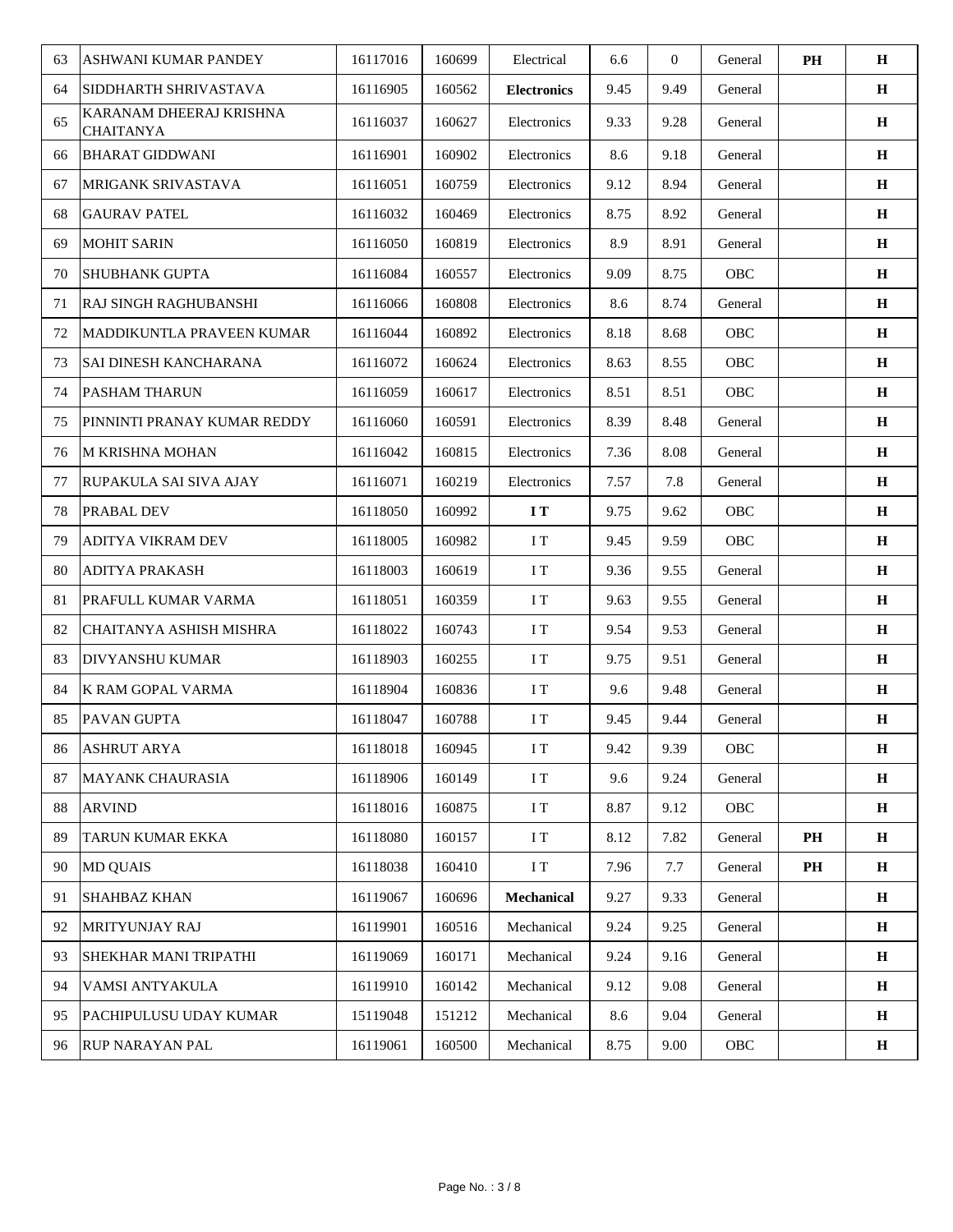| 97  | <b>BANGARU RAMCHARAN</b>     | 16119011 | 160890 | Mechanical        | 8.9  | 8.95 | OBC         | $\mathbf H$  |
|-----|------------------------------|----------|--------|-------------------|------|------|-------------|--------------|
| 98  | DIVYESH KUMAR PANDEY         | 16119022 | 160823 | Mechanical        | 9    | 8.94 | General     | $\bf H$      |
| 99  | <b>MUKUND MITRA</b>          | 16119902 | 160385 | Mechanical        | 8.45 | 8.86 | General     | $\mathbf H$  |
| 100 | YEDLAPALLI RISHI             | 16119087 | 160447 | Mechanical        | 9.06 | 8.80 | General     | $\mathbf H$  |
| 101 | PADMAKAR JAISWAL             | 16119903 | 160229 | Mechanical        | 8.6  | 8.79 | General     | $\mathbf H$  |
| 102 | <b>METTA DINESH KUMAR</b>    | 16119044 | 160818 | Mechanical        | 9.03 | 8.76 | OBC         | $\, {\bf H}$ |
| 103 | <b>VIKAS JAISWAL</b>         | 16119911 | 160787 | Mechanical        | 8.24 | 8.75 | OBC         | $\mathbf H$  |
| 104 | PRAHLAD KUMAR SAHU           | 16119905 | 160299 | Mechanical        | 8.84 | 8.72 | OBC         | $\, {\bf H}$ |
| 105 | AMAN VIKAS MUNDHADA          | 16119004 | 160855 | Mechanical        | 8.57 | 8.68 | General     | $\mathbf H$  |
| 106 | <b>SUYASH MALVIYA</b>        | 16119077 | 160718 | Mechanical        | 8.69 | 8.67 | General     | $\bf H$      |
| 107 | <b>SNEHIL SINGH VERMA</b>    | 16119909 | 160307 | Mechanical        | 8.54 | 8.65 | OBC         | $\mathbf H$  |
| 108 | UJJWAL CHITNIS               | 16120067 | 160196 | <b>Metallurgy</b> | 9.81 | 9.43 | General     | $\, {\bf H}$ |
| 109 | AARYAN BAGANI                | 16120001 | 160477 | Metallurgy        | 9.78 | 9.26 | General     | $\, {\bf H}$ |
| 110 | <b>AMIT JAKHAR</b>           | 16120007 | 160622 | Metallurgy        | 9.57 | 8.9  | OBC         | $\mathbf H$  |
| 111 | <b>HARSH SINGH</b>           | 16120024 | 160829 | Metallurgy        | 9.66 | 8.89 | General     | $\, {\bf H}$ |
| 112 | <b>PAPPU RAM</b>             | 16120042 | 160745 | Metallurgy        | 9.33 | 8.69 | OBC         | H            |
| 113 | PRANJAL SONI                 | 16120044 | 160843 | Metallurgy        | 9.06 | 8.65 | General     | $\, {\bf H}$ |
| 114 | ANKIT KUMAR GUPTA            | 16120009 | 160747 | Metallurgy        | 8.78 | 8.53 | OBC         | $\mathbf H$  |
| 115 | PIYUSH GUPTA                 | 16120043 | 160159 | Metallurgy        | 8.66 | 8.37 | General     | $\, {\bf H}$ |
| 116 | <b>ANKIT SHARMA</b>          | 16121010 | 160226 | <b>MINING</b>     | 9.69 | 9.33 | General     | $\mathbf H$  |
| 117 | <b>SUYASH SINHA</b>          | 16121057 | 160314 | <b>MINING</b>     | 8.72 | 9.06 | General     | $\mathbf H$  |
| 118 | <b>GAURAV SINHA</b>          | 16121022 | 160794 | <b>MINING</b>     | 8.75 | 9.02 | General     | $\bf H$      |
| 119 | <b>CHANDRASEKHAR</b>         | 16121016 | 160238 | <b>MINING</b>     | 9.36 | 8.99 | ${\rm SC}$  | $\mathbf H$  |
|     | 120 SUMIT KUMAR GUPTA        | 16121054 | 160434 | <b>MINING</b>     | 8.9  | 8.98 | OBC         | $\mathbf H$  |
|     | 121 NITIN AGRAWAL            | 16121038 | 160802 | <b>MINING</b>     | 8.84 | 8.91 | General     | H            |
|     | 122 SHUBHAM MAURYA           | 16121050 | 160416 | <b>MINING</b>     | 8.81 | 8.83 | OBC         | H            |
|     | 123 YUVRAJ JAISWAL           | 16121068 | 160962 | <b>MINING</b>     | 8.87 | 8.8  | OBC         | $\mathbf H$  |
| 124 | <b>KALPESH SAHU</b>          | 16121031 | 160845 | <b>MINING</b>     | 8.72 | 8.78 | OBC         | $\mathbf H$  |
| 125 | <b>TUKESH KUMAR DEWANGAN</b> | 16121061 | 160202 | <b>MINING</b>     | 9.24 | 8.74 | OBC         | $\, {\bf H}$ |
|     | 126 VIKASH SAHU              | 16121907 | 160700 | <b>MINING</b>     | 8.39 | 8.66 | OBC         | $\, {\bf H}$ |
|     | 127 ALOK AMAN                | 16121005 | 160495 | <b>MINING</b>     | 8.81 | 8.6  | General     | H            |
|     | 128 KHEL PRAKASH SAHU        | 16121032 | 160758 | <b>MINING</b>     | 8.57 | 8.56 | ${\rm OBC}$ | $\, {\bf H}$ |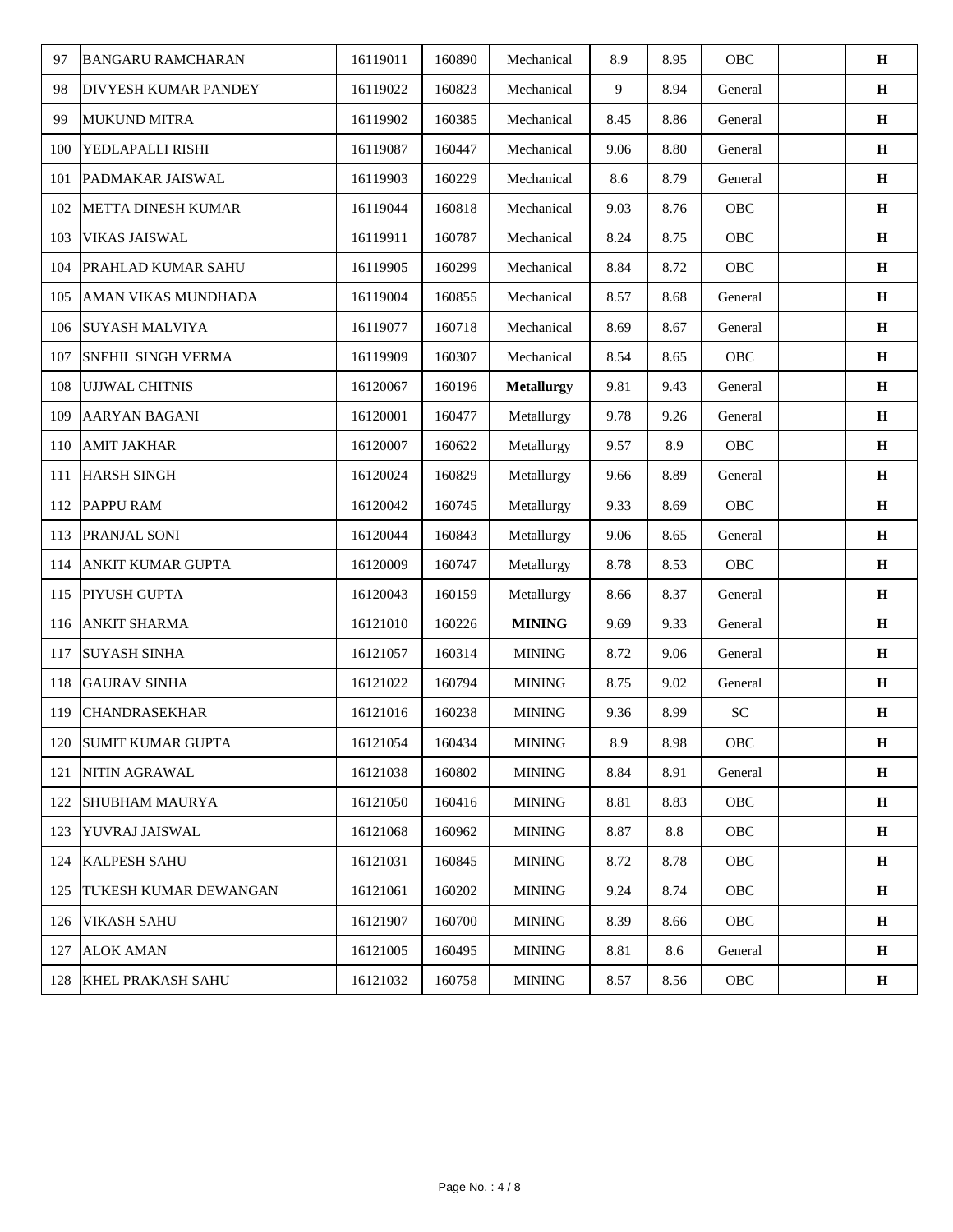|            | <b>CATEGORY- OBC</b>                         |          |                      |                    |                |                |            |              |                                 |  |
|------------|----------------------------------------------|----------|----------------------|--------------------|----------------|----------------|------------|--------------|---------------------------------|--|
| Sr.<br>No. | <b>STUDENT NAME</b>                          | ROLL NO. | <b>ENROLL</b><br>NO. | <b>BRANCH</b>      | <b>SPI</b>     | <b>CPI</b>     | CATE.      | <b>QUOTA</b> | <b>ALLOTED</b><br><b>HOSTEL</b> |  |
| -1         | <b>RAJAN KUMAR SHARMA</b>                    | 16122032 | 160318               | Architecture       | 6.15           | 6.56           | OBC        | PH           | $\mathbf H$                     |  |
| 2          | RENAMALA STEINEY LANCET                      | 16111022 | 160780               | <b>Bio Medical</b> | 8.36           | 8.29           | OBC        |              | $\mathbf H$                     |  |
| 3          | SURYA PRAKASH SAHU                           | 16113049 | 160894               | <b>Chemical</b>    | 8.39           | 8.6            | OBC        |              | H                               |  |
| 4          | <b>AMAN KUMAR</b>                            | 16113002 | 160406               | Chemical           | 8.21           | 8.38           | OBC        |              | $\mathbf H$                     |  |
| 5          | <b>KESHAV PRASAD VERMA</b>                   | 16113026 | 160554               | Chemical           | 7.21           | 7.85           | OBC        |              | $\mathbf H$                     |  |
| 6          | <b>JAIVARDHAN DEWANGAN</b>                   | 14113024 | 140221               | Chemical           | $\overline{0}$ | $\overline{0}$ | OBC        | PH           | $\mathbf H$                     |  |
| 7          | <b>SRIJAN</b>                                | 16114906 | 160776               | <b>CIVIL</b>       | 8.00           | 8.48           | OBC        |              | $\mathbf H$                     |  |
| 8          | <b>ABHAS SINGH</b>                           | 16114002 | 160754               | <b>CIVIL</b>       | 6.87           | 8.4            | OBC        |              | $\mathbf H$                     |  |
| 9          | <b>HIMANSHU SONARE</b>                       | 16114025 | 160930               | <b>CIVIL</b>       | 7.75           | 8.34           | OBC        |              | $\mathbf H$                     |  |
| 10         | <b>GAJENDRA LODHI</b>                        | 16114020 | 160869               | <b>CIVIL</b>       | 7.51           | 8.27           | <b>OBC</b> |              | H                               |  |
| 11         | <b>VIRENDRA JANGID</b>                       | 16114071 | 160940               | <b>CIVIL</b>       | 8.51           | 8.27           | OBC        |              | $\mathbf H$                     |  |
| 12         | <b>VIKAS NAMDEO</b>                          | 16114069 | 160194               | <b>CIVIL</b>       | 7.9            | 8.23           | OBC        |              | $\mathbf H$                     |  |
| 13         | PIYUSH KUMAR BASURI                          | 16115057 | 160452               | <b>CSE</b>         | 9.21           | 9.1            | OBC        |              | $\mathbf H$                     |  |
| 14         | THALENDRA KUMAR SAHU                         | 16115084 | 160214               | <b>CSE</b>         | 9.09           | 9.03           | OBC        |              | $\mathbf H$                     |  |
| 15         | KAMMARI SHIVA SHANKARA VARA<br><b>PRASAD</b> | 16115028 | 160582               | CSE                | 9.06           | 8.83           | OBC        |              | $\mathbf H$                     |  |
| 16         | <b>RUPESH KUMAR SAHU</b>                     | 16115067 | 160379               | CSE                | 8.75           | 8.8            | OBC        |              | H                               |  |
| 17         | <b>SAURABH SAHU</b>                          | 16115074 | 160766               | <b>CSE</b>         | 8.84           | 8.57           | OBC        |              | H                               |  |
| 18         | KORNAPALLI VINAY KUMAR GOUD                  | 16115034 | 160806               | <b>CSE</b>         | 8.33           | 8.54           | <b>OBC</b> |              | $\mathbf H$                     |  |
| 19         | <b>VEDA NANDAN GANDI</b>                     | 16115085 | 160201               | CSE                | 8.57           | 8.53           | OBC        |              | $\mathbf H$                     |  |
| 20         | DIKKALA SAISATWIK                            | 16115020 | 160854               | CSE                | 8.48           | 8.31           | OBC        |              | $\mathbf H$                     |  |
| 21         | SHEKHAR CHAUDHARY                            | 16117066 | 160350               | <b>Electrical</b>  | 8.93           | 8.47           | OBC        |              | H                               |  |
| 22         | INDRA KUMAR VERMA                            | 16117028 | 160371               | Electrical         | 8.33           | 8.44           | OBC        |              | $\mathbf H$                     |  |
| 23         | SOMESH KUMAR CHANDRAKAR                      | 16117072 | 160763               | Electrical         | 8.42           | 8.41           | OBC        |              | H                               |  |
| 24         | YALLA N R V RAMAKRISHNA NIKHIL               | 16117084 | 160899               | Electrical         | 8.72           | 8.18           | OBC        |              | $\mathbf H$                     |  |
| 25         | <b>SOMESH KASHYAP</b>                        | 16117071 | 160456               | Electrical         | 7.96           | 8.03           | OBC        |              | $\mathbf H$                     |  |
| 26         | CHINTALA RAMA JAGADEESWARA<br><b>RAO</b>     | 16117022 | 160877               | Electrical         | 8.6            | 7.94           | OBC        |              | $\mathbf H$                     |  |
| 27         | <b>RANTI DEV RATHORE</b>                     | 16117055 | 160415               | Electrical         | 8.06           | 7.78           | OBC        |              | $\, {\bf H}$                    |  |
| 28         | <b>MANNE YASHWANTH YADAV</b>                 | 16117039 | 160606               | Electrical         | 7.84           | 7.73           | OBC        |              | $\mathbf H$                     |  |
| 29         | <b>DADA KHALANDAR</b>                        | 16116023 | 160509               | <b>Electronics</b> | 7.87           | 8.26           | OBC        |              | PH                              |  |
| 30         | MURAKALA MALLESWARA RAO                      | 16116052 | 160876               | Electronics        | 8.12           | 8.26           | OBC        |              | $\mathbf H$                     |  |
| 31         | <b>MOHIT KUSHWAHA</b>                        | 16116049 | 160310               | Electronics        | 8.57           | 8.09           | OBC        |              | $\mathbf H$                     |  |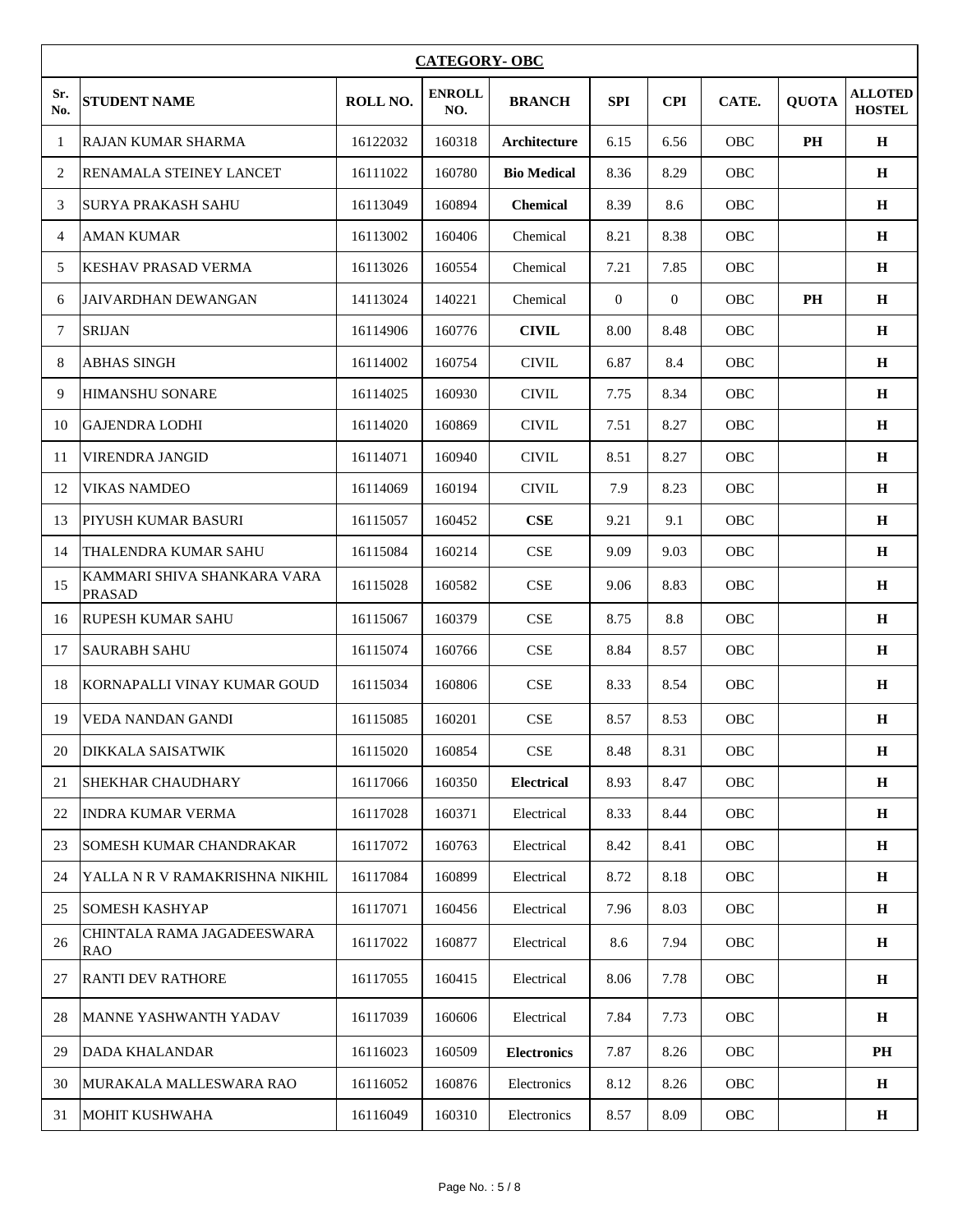| 32 | PUNYA PRABHA BEHERA            | 16116064 | 160675 | Electronics       | 5.84 | 6.2  | OBC         | PH | $\mathbf H$  |
|----|--------------------------------|----------|--------|-------------------|------|------|-------------|----|--------------|
| 33 | <b>ANKIT KUMAR</b>             | 16118011 | 160712 | $\bf I T$         | 8.75 | 9.03 | OBC         |    | $\mathbf H$  |
| 34 | <b>APURVA KUMAR</b>            | 16118014 | 160372 | $\rm I$ T         | 8.81 | 8.87 | OBC         |    | $\, {\bf H}$ |
| 35 | <b>BALASADI DHARMA TEJA</b>    | 16118019 | 160281 | $\rm I$ T         | 8.45 | 8.79 | OBC         |    | $\mathbf H$  |
| 36 | YASH BHOJGARHIA                | 16118083 | 160842 | I T               | 7.96 | 8.43 | OBC         |    | $\bf H$      |
| 37 | <b>MONU SINGH YADAV</b>        | 16118039 | 160405 | I T               | 8.33 | 8.4  | OBC         |    | $\, {\bf H}$ |
| 38 | <b>SOHIT SURESH GORE</b>       | 16118075 | 160742 | $\rm I~T$         | 7.93 | 8.33 | OBC         |    | $\, {\bf H}$ |
| 39 | <b>SHREY SHIVAM</b>            | 16119071 | 160581 | Mechanical        | 8.63 | 8.64 | OBC         |    | $\mathbf H$  |
| 40 | PRATEEK SAHU                   | 16119055 | 160990 | Mechanical        | 8.75 | 8.59 | OBC         |    | $\, {\bf H}$ |
| 41 | <b>DHIRENDRA PATEL</b>         | 16119021 | 160246 | Mechanical        | 8.66 | 8.57 | OBC         |    | $\mathbf H$  |
| 42 | <b>VIVEK VERMA</b>             | 16119086 | 160960 | Mechanical        | 9    | 8.48 | OBC         |    | $\, {\bf H}$ |
| 43 | CHANDRA DEV VERMA              | 16119016 | 160398 | Mechanical        | 8.33 | 8.47 | OBC         |    | $\mathbf H$  |
| 44 | <b>DUNGALA SANKAR SRINIVAS</b> | 16119024 | 160578 | Mechanical        | 8.78 | 8.37 | OBC         |    | $\, {\bf H}$ |
| 45 | PRAVEEN KUMAR SINGH            | 16119906 | 160943 | Mechanical        | 8.09 | 8.35 | OBC         |    | $\, {\bf H}$ |
| 46 | VISHAL ADITYA                  | 16119084 | 160749 | Mechanical        | 8.36 | 8.33 | OBC         |    | $\mathbf H$  |
| 47 | <b>SUSHIL KUMAR</b>            | 16119076 | 160703 | Mechanical        | 8.03 | 8.21 | OBC         |    | $\mathbf H$  |
| 48 | RAVEENDRA KUMAR MAJJI          | 16120047 | 160682 | <b>Metallurgy</b> | 8.39 | 7.97 | OBC         |    | $\, {\bf H}$ |
| 49 | <b>AKASH PATLE</b>             | 16120006 | 160793 | Metallurgy        | 8.63 | 7.87 | OBC         |    | $\, {\bf H}$ |
| 50 | UPPUTHOLLA SAI AYYAPPA         | 16120068 | 160732 | Metallurgy        | 8.51 | 7.62 | OBC         |    | $\, {\bf H}$ |
| 51 | <b>KUNAL SINHA</b>             | 16120032 | 160796 | Metallurgy        | 7.33 | 7.25 | OBC         |    | $\, {\bf H}$ |
| 52 | <b>SWAPNIL J YADAV</b>         | 16121059 | 160913 | <b>MINING</b>     | 8.21 | 8.33 | OBC         |    | $\, {\bf H}$ |
| 53 | <b>SATISH</b>                  | 16121048 | 160429 | <b>MINING</b>     | 8.33 | 8.31 | ${\rm OBC}$ |    | $\bf H$      |
| 54 | <b>ASMIT</b>                   | 16121901 | 160849 | <b>MINING</b>     | 7.66 | 8.05 | OBC         |    | $\mathbf H$  |
| 55 | HOMENDRA SAHU                  | 16121026 | 160162 | <b>MINING</b>     | 8.81 | 8.03 | OBC         |    | $\, {\bf H}$ |
| 56 | <b>ASHISH KUMAR</b>            | 16121013 | 160439 | <b>MINING</b>     | 8.06 | 7.84 | OBC         |    | $\, {\bf H}$ |
| 57 | <b>RAJESH KUMAR</b>            | 16121046 | 160781 | <b>MINING</b>     | 7.12 | 7.56 | OBC         |    | $\, {\bf H}$ |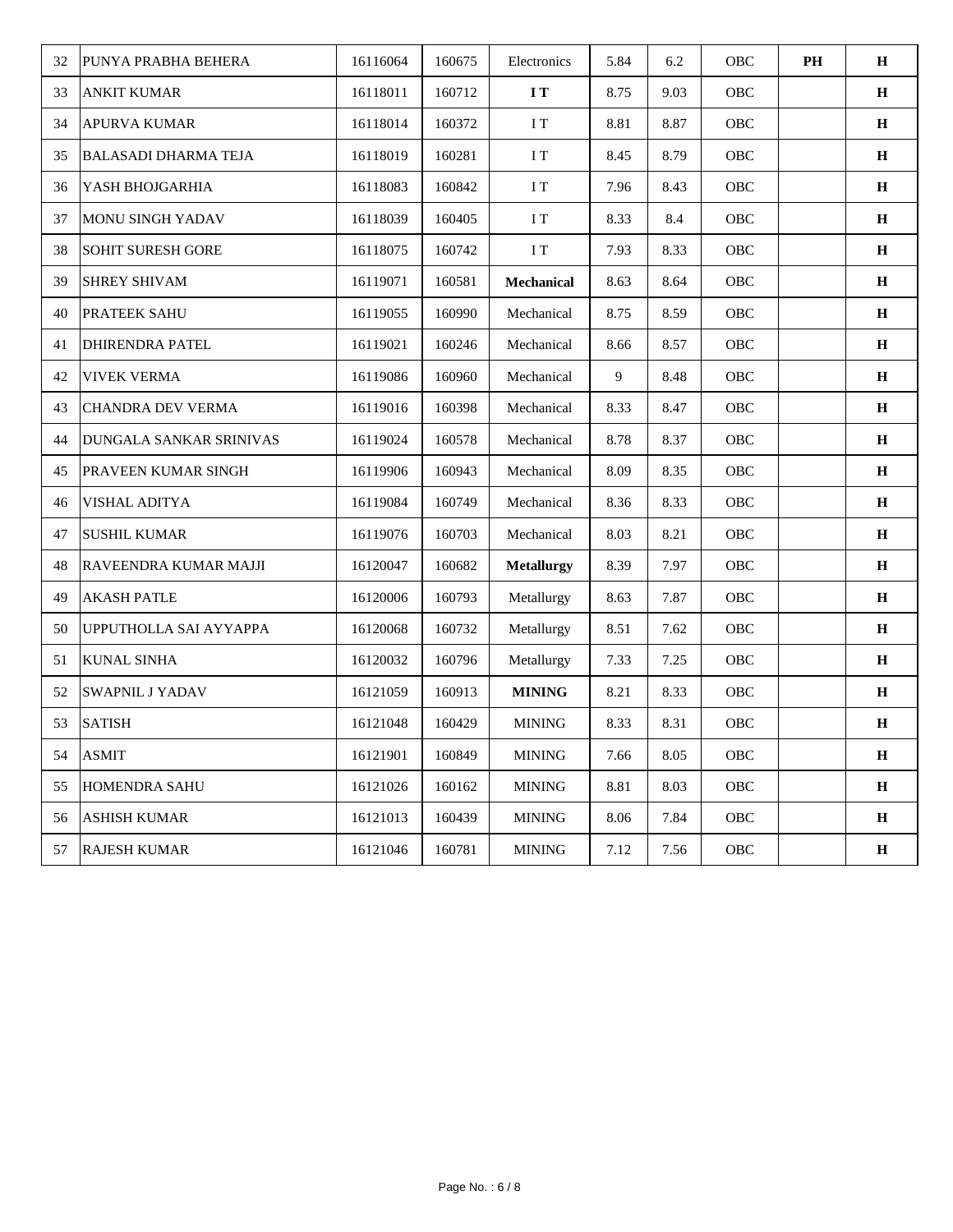|                | <b>CATEGORY-SC</b>                      |          |                      |                    |                |            |                            |              |                                 |  |
|----------------|-----------------------------------------|----------|----------------------|--------------------|----------------|------------|----------------------------|--------------|---------------------------------|--|
| Sr.<br>No.     | <b>STUDENT NAME</b>                     | ROLL NO. | <b>ENROLL</b><br>NO. | <b>BRANCH</b>      | <b>SPI</b>     | <b>CPI</b> | CATE.                      | <b>QUOTA</b> | <b>ALLOTED</b><br><b>HOSTEL</b> |  |
| -1             | PRAKASH DEV                             | 16111017 | 160626               | <b>Bio Medical</b> | 8.24           | 8.16       | <b>SC</b>                  |              | $\mathbf H$                     |  |
| 2              | <b>VINOD KUMAR</b>                      | 16111034 | 160798               | <b>Bio Medical</b> | 8.00           | 8.03       | SC                         |              | $\mathbf H$                     |  |
| 3              | <b>JAYANT BORKAR</b>                    | 16114026 | 160470               | <b>CIVIL</b>       | 7.72           | 8.29       | <b>SC</b>                  |              | $\mathbf H$                     |  |
| $\overline{4}$ | KAMPALLY BHEEM RAHUL                    | 16114028 | 160650               | <b>CIVIL</b>       | 7.45           | 7.93       | <b>SC</b>                  |              | $\mathbf H$                     |  |
| 5              | SHIVRAJ SINGH RAJORIYA                  | 16114052 | 160187               | <b>CIVIL</b>       | 8.12           | 7.86       | SC                         |              | $\mathbf H$                     |  |
| 6              | RAJ KUMAR CHOURE                        | 16115063 | 160811               | CSE                | 8.6            | 8.66       | <b>SC</b>                  |              | $\mathbf H$                     |  |
| 7              | KHOBRAGADE VINAY GOKULDAS               | 16115032 | 160544               | <b>CSE</b>         | 8.84           | 8.47       | <b>SC</b>                  |              | $\bf H$                         |  |
| 8              | <b>KSHITIJ SURENDRA UKEY</b>            | 16115035 | 160394               | CSE                | 8.06           | 8.08       | <b>SC</b>                  |              | $\, {\bf H}$                    |  |
| 9              | <b>ANUJ RAO</b>                         | 16117008 | 160716               | <b>Electrical</b>  | 8.6            | 8.66       | <b>SC</b>                  |              | $\mathbf H$                     |  |
| 10             | <b>SAGAR TANDI</b>                      | 16117059 | 160160               | Electrical         | 8.54           | 8.59       | <b>SC</b>                  |              | $\mathbf H$                     |  |
| 11             | <b>THANDRA SAIRAM</b>                   | 16117078 | 160534               | Electrical         | 8.18           | 7.82       | <b>SC</b>                  |              | $\mathbf H$                     |  |
| 12             | ASHOK KUMAR PRABHAKAR                   | 16117014 | 160363               | Electrical         | 7.57           | 7.46       | <b>SC</b>                  |              | $\mathbf H$                     |  |
| 13             | <b>KHUSHHAL SINHA</b>                   | 16117035 | 160446               | Electrical         | 6.48           | 6.54       | <b>SC</b>                  |              | $\mathbf H$                     |  |
| 14             | <b>MP VEDHIK</b>                        | 16116043 | 160513               | <b>Electronics</b> | 7.33           | 7.36       | <b>SC</b>                  |              | $\mathbf H$                     |  |
| 15             | <b>NITISH KUMAR</b>                     | 16116058 | 160907               | Electronics        | 7.39           | 7.01       | <b>SC</b>                  |              | $\mathbf H$                     |  |
| 16             | <b>PRATIK KUMAR</b>                     | 16116062 | 160397               | Electronics        | $\overline{7}$ | 6.97       | <b>SC</b>                  |              | $\mathbf H$                     |  |
| 17             | <b>RUPENDRA KUMAR</b>                   | 16118064 | 160367               | $\bf I$ T          | 8.48           | 8.89       | <b>SC</b>                  |              | $\mathbf H$                     |  |
| 18             | SAWALKAR ABHISHEK<br><b>DNYANESHWAR</b> | 16118070 | 160621               | I T                | 8.9            | 8.67       | <b>SC</b>                  |              | $\mathbf H$                     |  |
| 19             | PRASHANT KUMAR                          | 16118052 | 160325               | I T                | 7.87           | 8.34       | <b>SC</b>                  |              | $\mathbf H$                     |  |
| 20             | <b>AMAN KUMAR</b>                       | 16118008 | 160647               | $\rm I\,T$         | 8.69           | 8.24       | $\rm SC$                   |              | $\mathbf H$                     |  |
| 21             | <b>GANESH DAS</b>                       | 16119026 | 160450               | <b>Mechanical</b>  | 8.48           | 8.44       | ${\rm SC}$                 |              | $\mathbf H$                     |  |
| 22             | MESHRAM VINEET MAHENDRA                 | 16119043 | 160193               | Mechanical         | 8.12           | 7.81       | ${\rm SC}$                 |              | $\mathbf H$                     |  |
| 23             | <b>SAGAR KUMAR RATRE</b>                | 16119063 | 160217               | Mechanical         | 7.84           | 7.8        | $\ensuremath{\mathbf{SC}}$ |              | $\bf H$                         |  |
| 24             | <b>SOURABH JAMBULKAR</b>                | 16119073 | 160191               | Mechanical         | 7.69           | 7.56       | <b>SC</b>                  |              | $\mathbf H$                     |  |
| 25             | <b>ANKIT KAMAL</b>                      | 16119034 | 160484               | Mechanical         | 7.27           | 7.23       | ${\rm SC}$                 |              | $\mathbf H$                     |  |
| 26             | PURUSHOTTAM VERMA                       | 16120046 | 160537               | <b>Metallurgy</b>  | 8.57           | 8.06       | <b>SC</b>                  |              | $\mathbf H$                     |  |
| 27             | <b>GURU PRASANNA JENA</b>               | 16120023 | 160546               | Metallurgy         | 8.84           | 8.05       | <b>SC</b>                  |              | $\mathbf H$                     |  |
| 28             | VIKRAM SINGH KURREY                     | 16121908 | 160382               | <b>MINING</b>      | 8.21           | 8.56       | ${\rm SC}$                 |              | $\, {\bf H}$                    |  |
| 29             | KRISHNAKANT DEHARIYA                    | 16121033 | 160533               | <b>MINING</b>      | 8.51           | 8.31       | <b>SC</b>                  |              | $\mathbf H$                     |  |
| 30             | MANGLU RAM CHAUHAN                      | 16121035 | 160245               | $\text{MINING}$    | 8.06           | 8.08       | <b>SC</b>                  |              | $\mathbf H$                     |  |
| 31             | VISHAL KUMAR SURAKSHIT                  | 16121064 | 160165               | $\text{MINING}$    | 7.27           | 7.81       | ${\rm SC}$                 |              | $\mathbf H$                     |  |